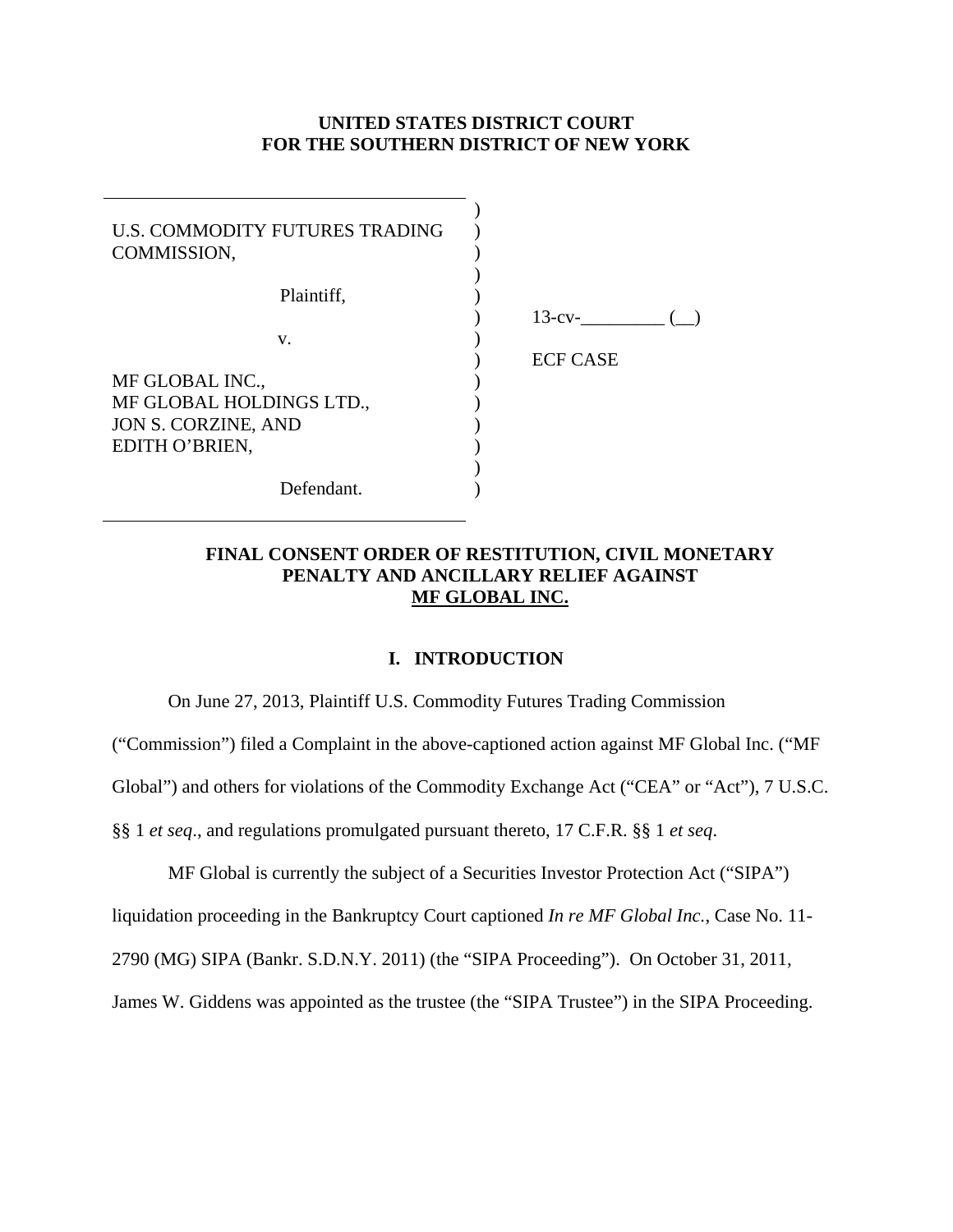#### **II. CONSENTS AND AGREEMENTS**

 To effect settlement of matters alleged in the Complaint in this action against MF Global without a trial on the merits or any further judicial proceedings as to MF Global, the SIPA Trustee, on behalf of MF Global:

1. Consents to the entry of this Final Consent Order of Restitution, Civil Monetary Penalty and Ancillary Relief Against MF Global Inc. (the "Consent Order");

2. Affirms that he has read and agreed voluntarily to this Consent Order, and that no promise, other than as specifically contained herein, or threat, has been made by the Commission or any member, officer, agent or representative thereof, or by any other person, to induce consent to this Consent Order;

3. Acknowledges service of the Summons and Complaint;

4. Admits the jurisdiction of this Court over MF Global and the subject matter of this action pursuant to Section 6c of the Act, 7 U.S.C. § 13a-1;

5. Admits the jurisdiction of the Commission over the conduct and transactions at issue in this action pursuant to the Act, 7 U.S.C. §§ 1 *et seq.*;

6. Admits that venue properly lies with this Court pursuant to Section 6c(e) of the Act, 7 U.S.C. § 13a-1(e);

7. Waives:

a. Any and all claims that MF Global may possess under the Equal Access to Justice Act ("EAJA"), 5 U.S.C. § 504 (2006) and 28 U.S.C. § 2412 (2006), and/or the rules promulgated by the Commission in conformity therewith, Part 148 of the Regulations, 17 C.F.R. §§ 148.1 *et seq*. (2012), relating to, or arising from, this action;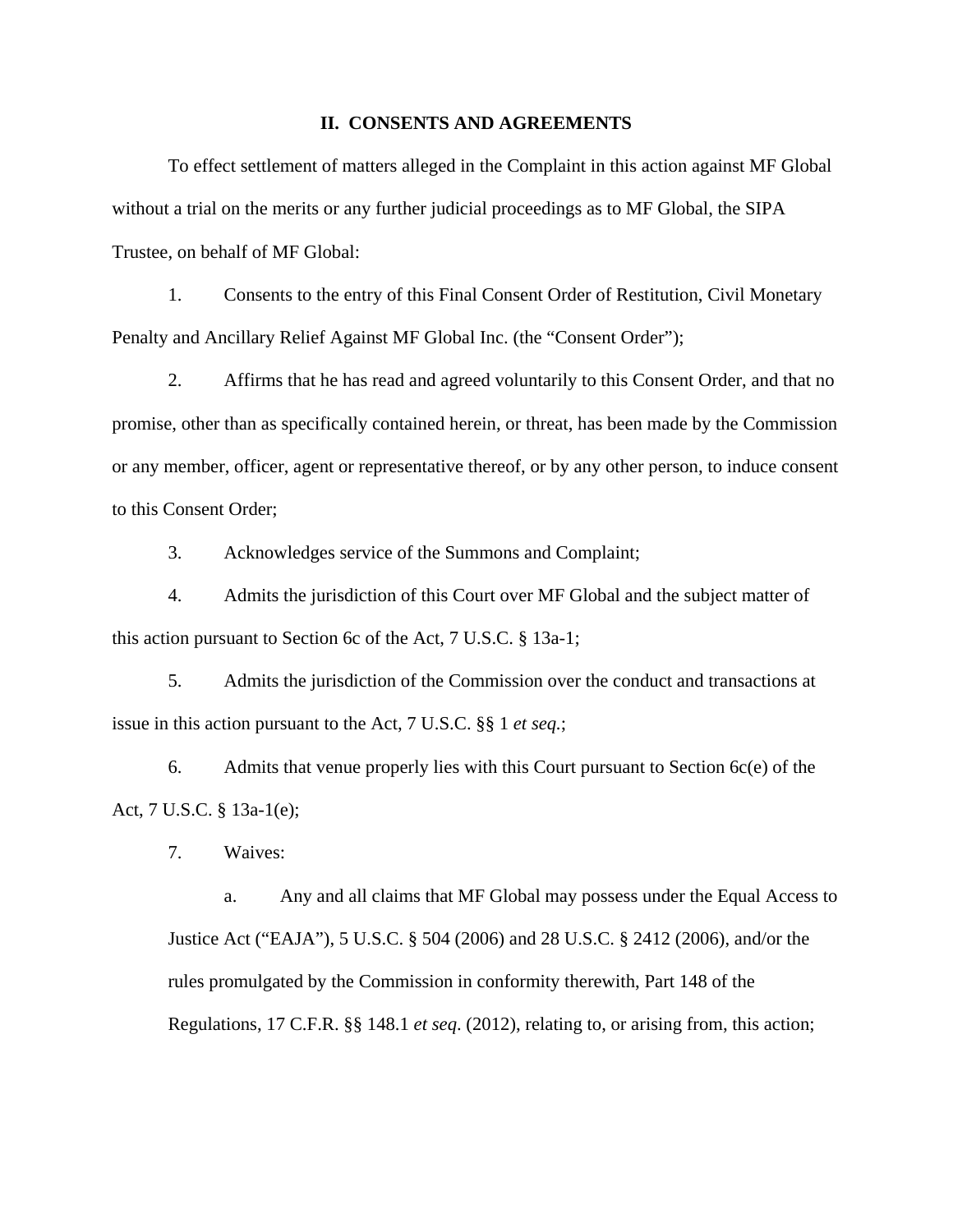b. Any and all claims that MF Global may possess under the Small Business Regulatory Enforcement Fairness Act of 1996, Pub. L. No. 104-121,

§§ 201-253, 110 Stat. 847, 857-868 (1996), as amended by Pub. L. No. 110-28, § 8302, 121 Stat. 112, 204-205 (2007), relating to, or arising from, this action;

c. Any claim of Double Jeopardy based upon the institution of this action or the entry in this action of any order imposing a civil monetary penalty or any other relief, including this Consent Order;

d. All rights of appeal from this action.

8. Consents to the continued jurisdiction of this Court and the Bankruptcy Court over MF Global for the purpose of implementing and enforcing the terms and conditions of this Consent Order and for any other purposes relevant to this case, even if MF Global now or in the future is located outside the jurisdiction of this Court;

9. Agrees that MF Global will not oppose enforcement of this Consent Order by alleging that it fails to comply with Rule 65(d) of the Federal Rules of Civil Procedure and waives any objection based thereon;

10. Admits the allegations pertaining to liability against MF Global based on the acts and omissions of its employees as set forth in this Consent Order and the Complaint, which shall be taken as true and correct solely for purposes of enforcing the terms and conditions of this Consent Order. Except as set forth in this paragraph 10 and as necessary to give effect to this Consent Order in the Bankruptcy Court, the Consent Order and/or the Complaint shall not be used, admissible or given preclusive effect in any other proceeding, and nothing in this Consent Order shall be construed to confer any rights on any third parties or inure to the benefit of any third parties;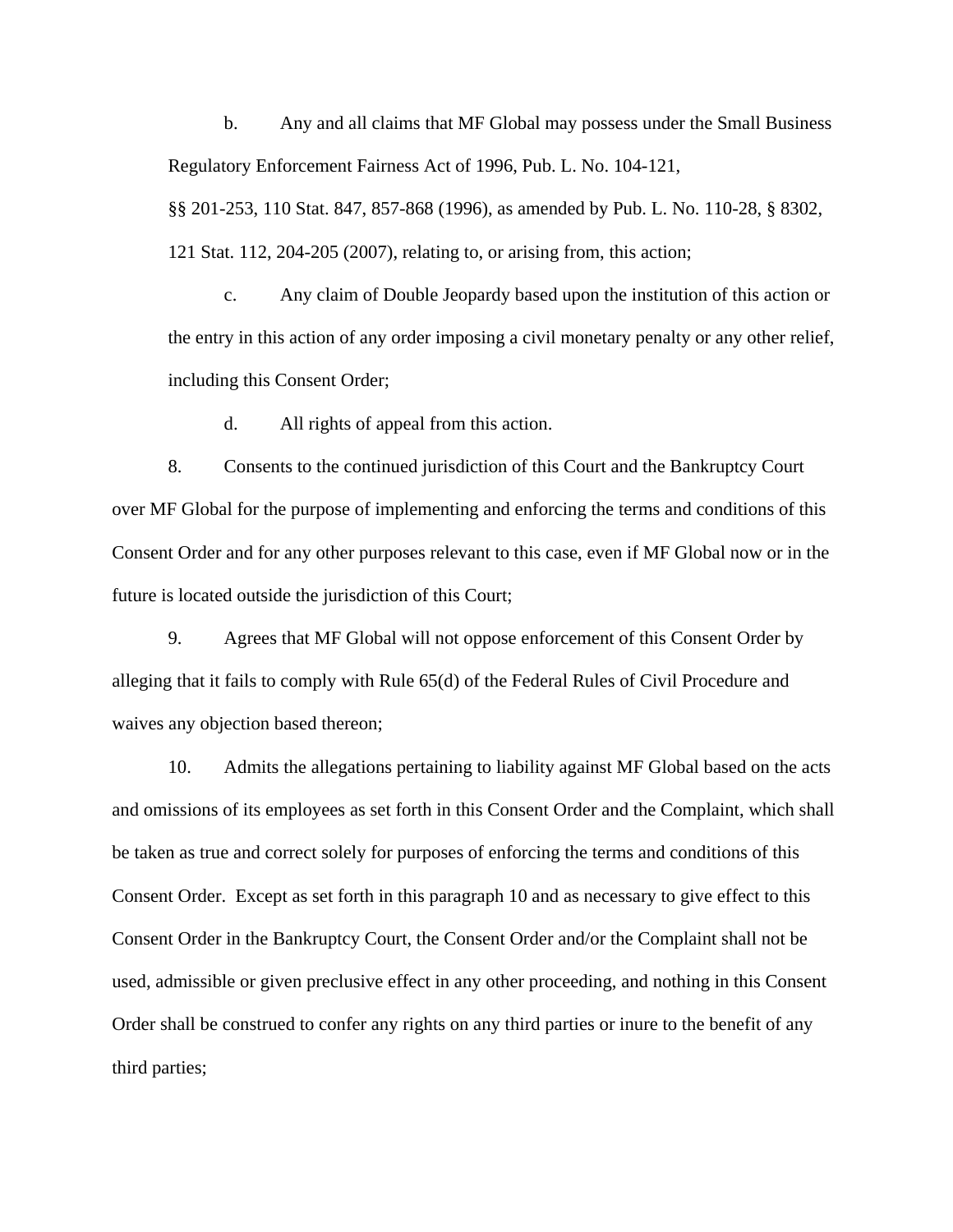11. Agrees that neither the SIPA Trustee nor any of his agents shall take any action or make any public statement denying, directly or indirectly, any allegation in the Complaint, or creating or tending to create the impression that the Complaint and/or this Consent Order is without a factual basis; provided, however, that nothing in this provision shall affect the SIPA Trustee's: (a) testimonial obligations, or (b) right to take legal positions in other proceedings to which the Commission is not a party, specifically with respect to the ongoing class action entitled *Deangelis v. Corzine, et al.*, 11-cv-07866-VM (S.D.N.Y.). The SIPA Trustee shall take all steps necessary to ensure his agents comply with this provision;

12. Acknowledges that the SIPA Trustee has estimated the combined allowed net equity claims of MF Global commodity customers with claims with respect to the futures account class (the "4d Allowed Customer Net Equity Claims") to be presently unsatisfied to the extent of approximately \$562,000,000 (five-hundred sixty-two million dollars) and the combined allowed net equity claims of MF Global commodity customers with claims with respect to the foreign futures account class (the "30.7 Allowed Customer Net Equity Claims," and together with the 4d Allowed Customer Net Equity Claims, the "Allowed Customer Net Equity Claims") to be presently unsatisfied to the extent of approximately \$650,000,000 (six-hundred fifty million dollars).

13. Agrees that no provision of this Consent Order shall in any way limit or impair the ability of any other person or entity to seek any legal or equitable remedy against MF Global in any other proceeding that is not otherwise prohibited by any applicable bar date, automatic stay or injunction, or discharged, in the SIPA Proceeding.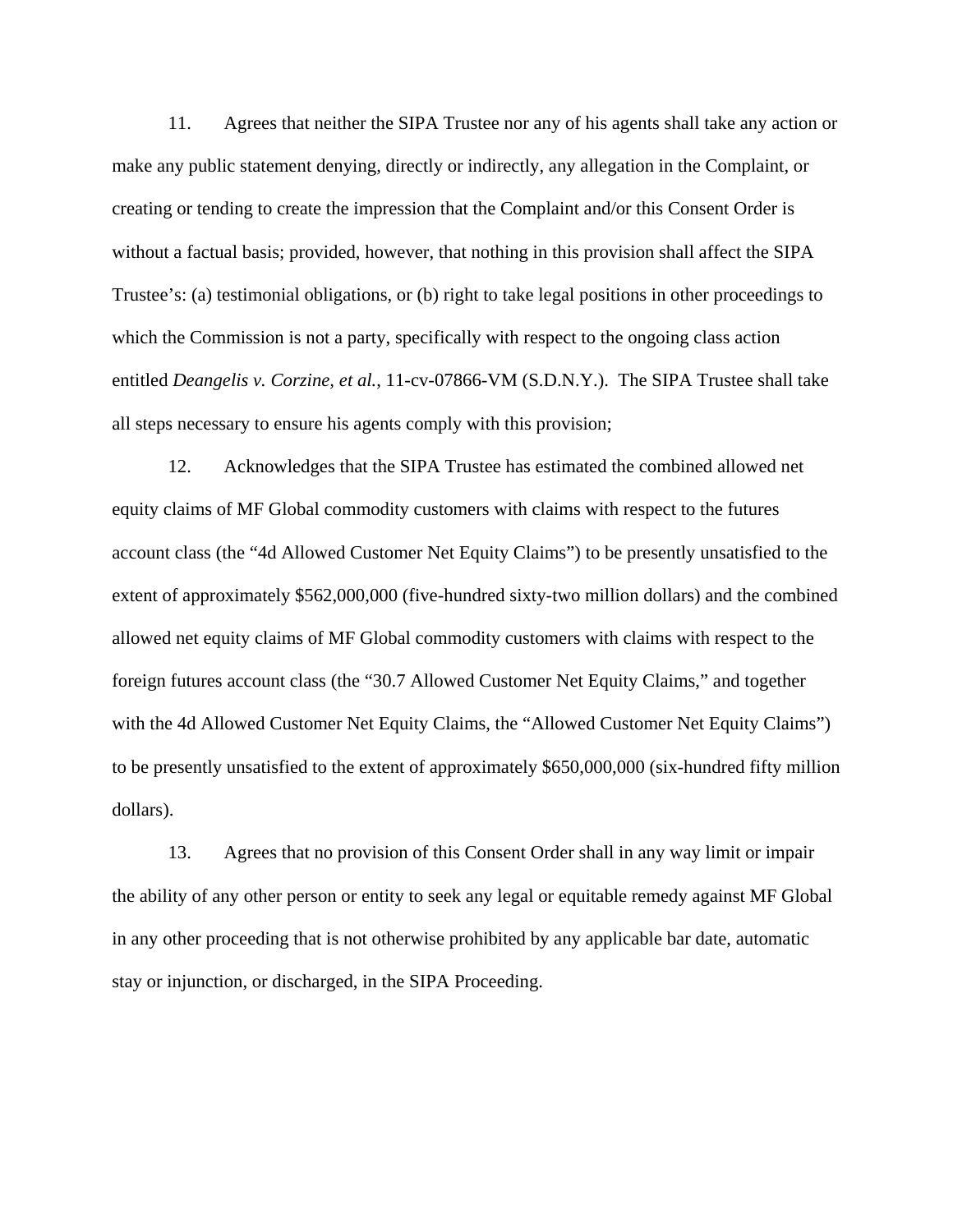## **III. FINDINGS OF FACT, CONCLUSIONS OF LAW, AND ORDER FOR RESTITUTION, CIVIL MONETARY PENALTY AND ANCILLARY RELIEF**

### **THE COURT HEREBY FINDS AND CONCLUDES THAT:**

1. This Court has jurisdiction over the parties and over the subject matter of this action pursuant to Section 6c of the Act, 7 U.S.C. § 13a-1 (2006 & Supp. IV 2011).

2. Venue lies properly within this District pursuant to Section 6c(e) of the Act, 7

U.S.C. 13a-1(e) (2006).

3. MF Global is liable for having violated Sections  $4d(a)(2)$  and  $6(c)(2)$  of the Act, 7

U.S.C. §§ 6d(a)(2) and 9(2), and CFTC Regulations 1.12(h), 1.20, 1.22, 1.23, 1.25, and 166.3, 17 C.F.R. §§ 1.12(h), 1.20, 1.22, 1.23, 1.25, and 166.3 as alleged in Counts 1 through 4 of the Complaint.

#### **IT IS HEREBY ORDERED THAT**:

4. MF Global shall make restitution for the amount of \$1,212,000,000 (one-billion two-hundred twelve million dollars), or such amount necessary to ensure that all 4d and 30.7 Allowed Customer Net Equity Claims are paid in full (the "Restitution Obligation"). The Restitution Obligation shall be deemed satisfied as follows:

> a. Within five (5) business days of the receipt by the SIPA Trustee of the first tranche of funds from MF Global UK Limited (in Special Administration), estimated to be approximately \$290 million, pursuant to the Settlement Agreement Between the Debtor, the Trustee, MF Global UK Limited (in Special Administration) and the MFGUK Special Administrators (as approved in the SIPA Proceeding and docketed at No. 5724), which funds the SIPA Trustee estimates, based on information received from the UK Administrators, shall be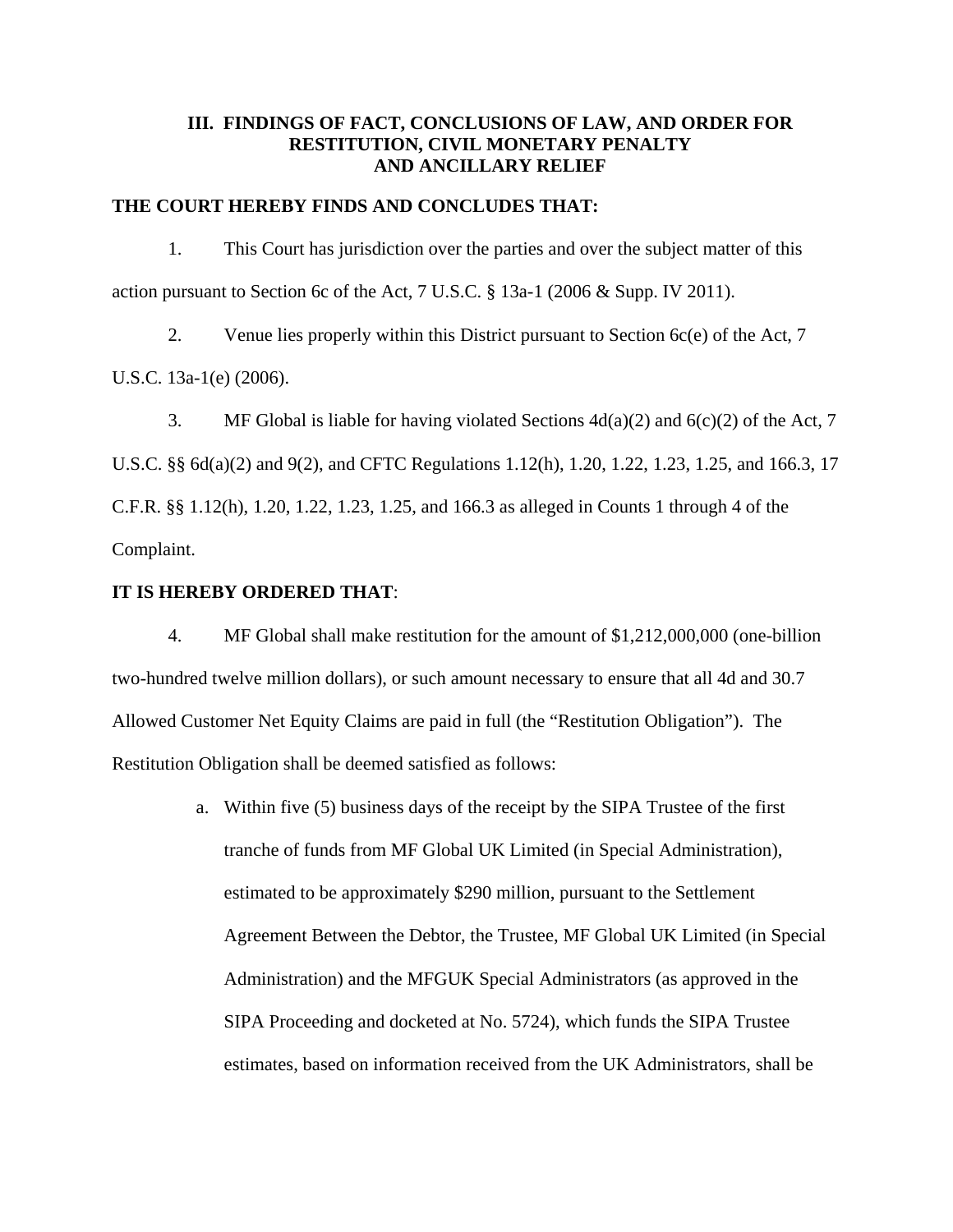received by approximately September 15, 2013, the SIPA Trustee shall file a motion in the SIPA Proceeding seeking an order (the "Final Customer Allocation Order") authorizing the allocation and advance of such amount of general estate funds as is necessary to satisfy the Restitution Obligation in full (the "Final Distribution").

- b. The Final Customer Allocation Order will provide that to the extent (and only to the extent) that the SIPA Trustee allocates and advances general estate funds to satisfy Allowed Customer Net Equity Claims to remedy any shortfalls, the general estate (and the general creditors) are subrogated to any possible claims that MF Global's former customers may have to pursue claims against third parties based on any shortfall in the customer estates.
- c. Within five (5) business days of the date upon which the Final Customer Allocation Order becomes final, the SIPA Trustee shall commence the Final Distribution to the holders of 4d and 30.7 Allowed Customer Net Equity Claims consistent with the procedures previously approved by the Bankruptcy Court for distribution of property to satisfy claims. At such time the Restitution Obligation shall be satisfied.

5. Section 6c of the Act, 7 U.S.C. §13a-1, provides the Court with authority to impose a civil monetary penalty against MF Global up to a maximum of triple the monetary gain received by MF Global for the violations alleged in the Complaint, or \$140,000 per violation, whichever is greater. The maximum civil monetary penalty in this case against MF Global is measured by the monetary gain, i.e. the gain to MF Global from unlawful uses of segregated customer funds during the final week of October 2011. MF Global shall pay a civil monetary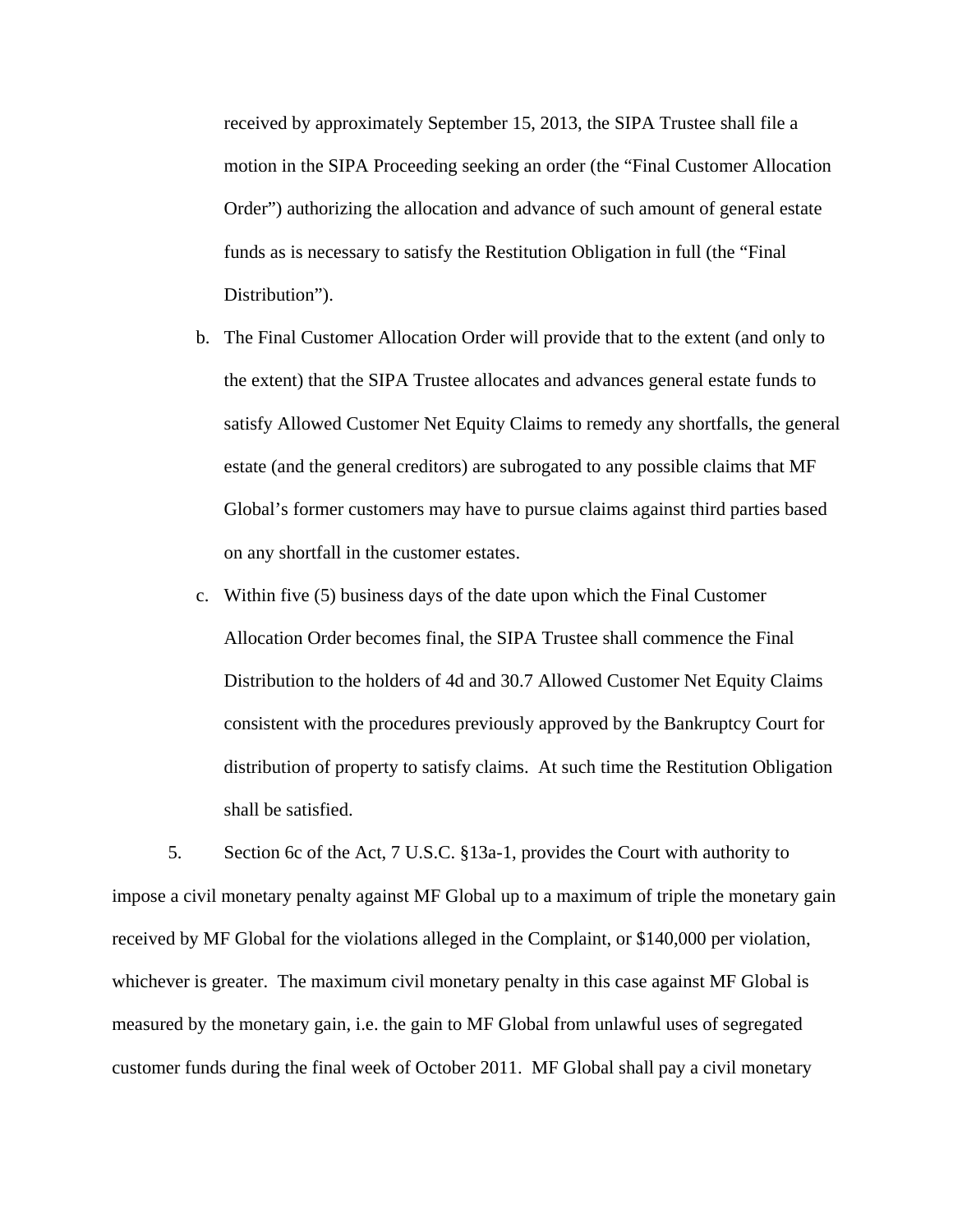penalty in the amount of \$100,000,000 (one-hundred million dollars), pursuant to Section 6c of the Act, 7 U.S.C. §13a-1 (the "CMP Obligation"). Any penalty imposed by the District Court, or any other court, shall be accorded the priority under section  $726(a)(4)$  of title 11 of the United States Code (the "Bankruptcy Code"), 11 U.S.C. § 726(a)(4), and shall accordingly be subordinated to claims of customers and other senior classes of creditors, including general unsecured creditors, in the SIPA Proceeding pursuant to Section 726(a)(4) of the Bankruptcy Code. Nevertheless, the CMP Obligation shall constitute timely filed, allowed subordinated penalty claims of the Commission in the SIPA Proceeding payable to the extent any funds are left in the MF Global estate after satisfaction of all customer claims, all general unsecured claims and all other claims senior to a penalty pursuant to section 726 of the Bankruptcy Code. For greater certainty, all contractually subordinated claims are senior to the CMP Obligation unless otherwise expressly subordinated to penalties of the type described in Section  $726(a)(4)$  of the Bankruptcy Code.

6. The CMP Obligation is payable by electronic funds transfer, U.S. postal money order, certified check, bank cashier's check, or bank money order. If payment is to be made other than by electronic funds transfer, the payment shall be made payable to the Commodity Futures Trading Commission and sent to the address below:

> Commodity Futures Trading Commission Division of Enforcement ATTN: Accounts Receivables—AMZ340 E-mail Box: 9-AMC-AMZ-AR-CFTC DOT/FAA/MMAC 6500 S. MacArthur Blvd. Oklahoma City, OK 73169 Telephone: (405) 954-5644

If payment by electronic transfer is chosen, Linda Zurhorst or her successor should be contacted for instructions. MF Global shall accompany payment of the CMP Obligation and/or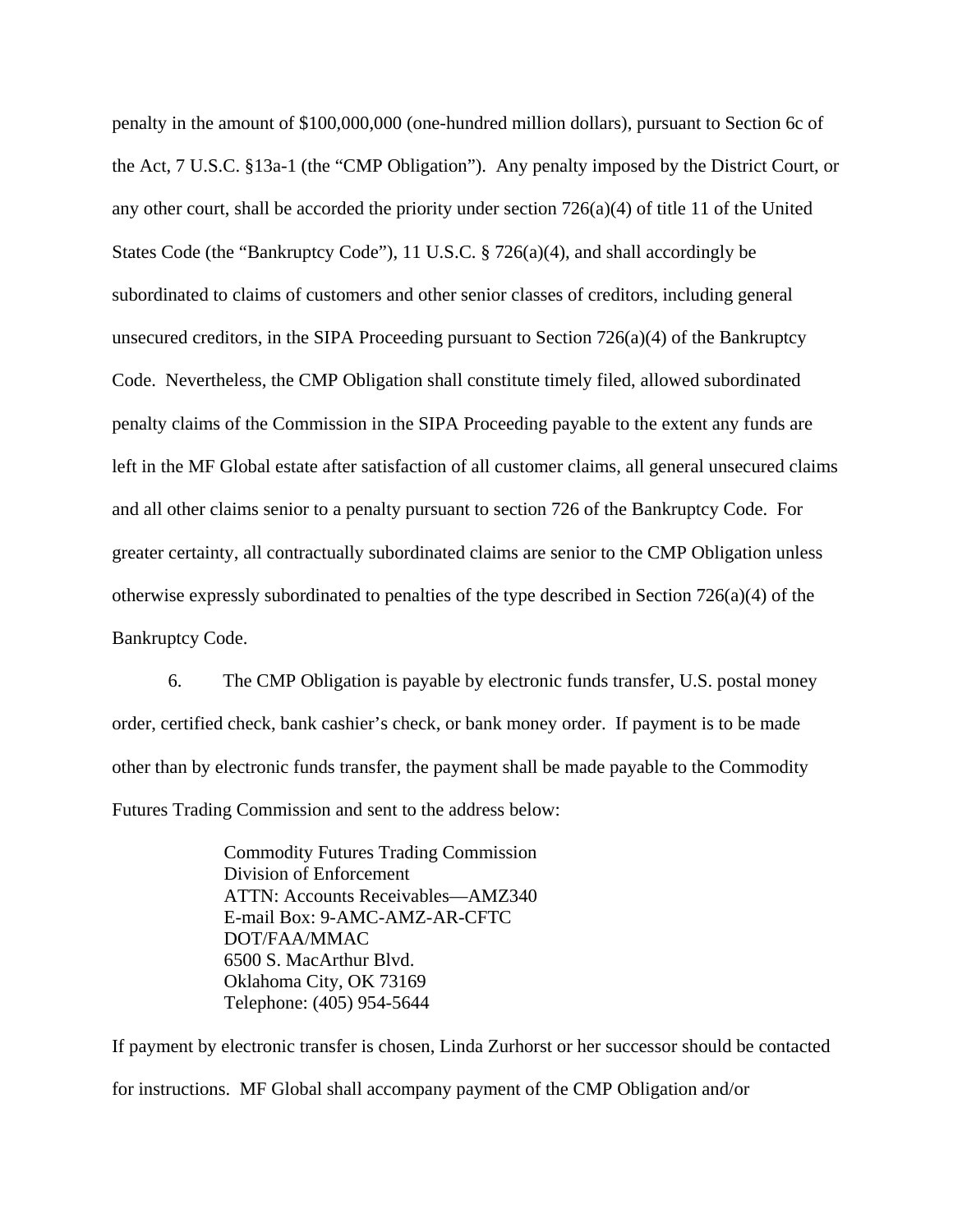disgorgement with a cover letter that identifies MF Global and the name and docket number of this proceeding. MF Global shall simultaneously transmit copies of the cover letter and the form of payment to: (1) Director, Division of Enforcement, Commodity Futures Trading Commission, Three Lafayette Centre, 1155 21st Street, N.W., Washington, D.C. 20581; (2) the Chief, Office of Cooperative Enforcement, Division of Enforcement, Commodity Futures Trading Commission, Three Lafayette Centre, 1155 21<sub>st</sub> Street, N.W., Washington, D.C. 20581; and (3) Regional Counsel, Division of Enforcement, Commodity Futures Trading Commission, at the following address: 140 Broadway, 19th Floor, New York, NY 10005.

#### **IV. MISCELLANEOUS PROVISIONS**

1. This Consent Order shall supersede, amend, and/or replace any claims previously filed by the Commission in the SIPA Proceeding.

2. Notwithstanding any other provision of this Consent Order, with the exception of the express agreements of the SIPA Trustee herein, the liquidation of MF Global shall not be prohibited or restricted by this Consent Order, and nothing in this Consent Order is intended to limit or constrain or alter the SIPA Trustee's fulfillment of his responsibilities and duties under the laws of the United States, the Bankruptcy Code and/or the Orders of the United States Bankruptcy Court including, but not limited to, those duties related to the maintenance, preservation, marshaling and distribution of MF Global's assets in accordance with the above authority.

3. Cooperation: Subject to any legally recognized privilege of MF Global not previously waived in the SIPA Proceeding, the SIPA Trustee has cooperated and shall continue to cooperate fully and expeditiously with the Commission, including the Commission's Division of Enforcement, and any other governmental agency, department or office in this action, and in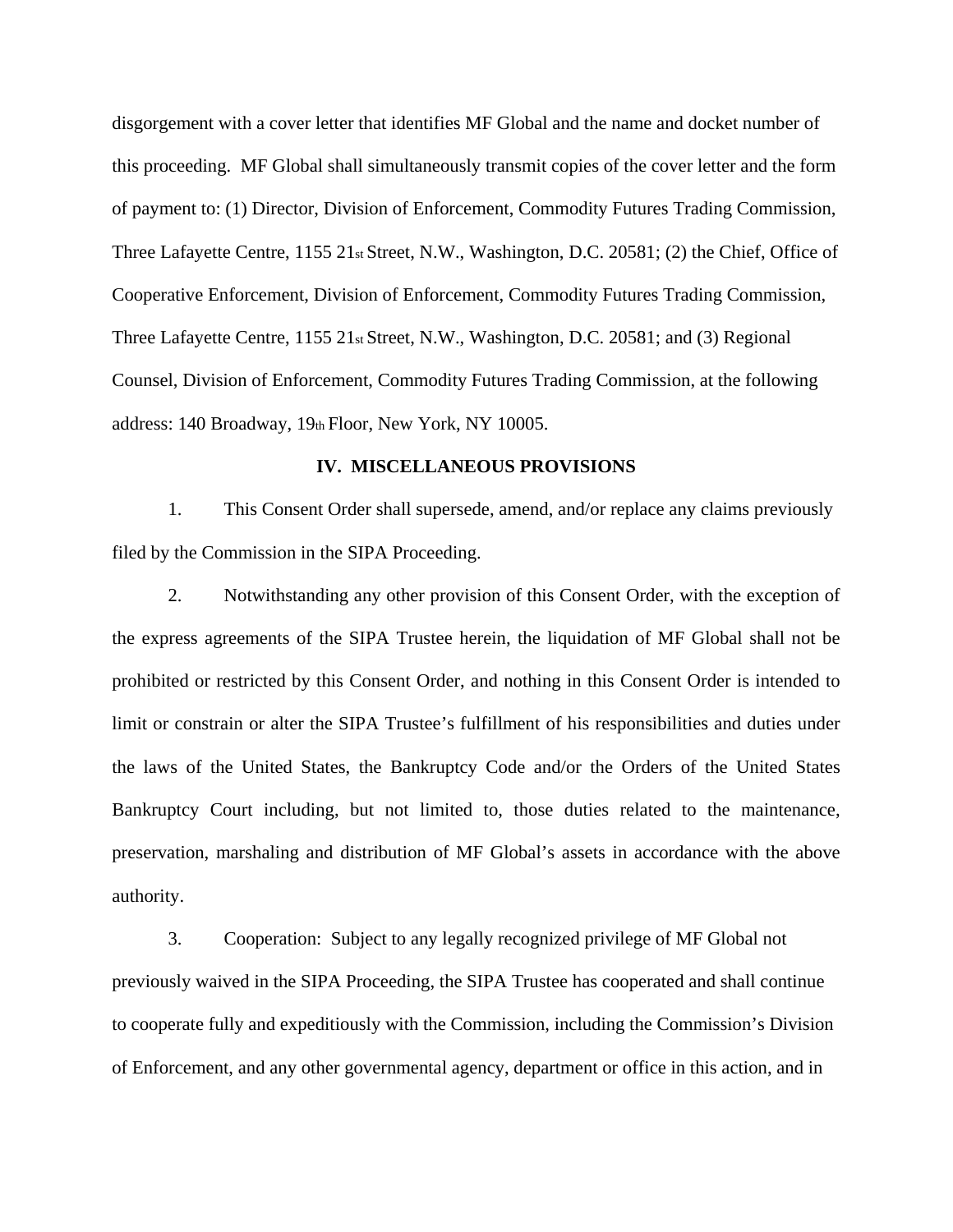any investigation, civil litigation, or administrative matter related to this Consent Order or the Complaint, or any current or future Commission investigation related thereto.

4. Notice: All notices required to be given by any provision in this Consent Order shall be sent certified mail, return receipt requested, as follows:

Notice to Commission:

Stephen J. Obie Regional Counsel Division of Enforcement U.S. Commodity Futures Trading Commission 140 Broadway,  $19<sup>th</sup>$  Floor New York, NY 10005

Notice to MF Global:

James B. Kobak, Jr. Hughes Hubbard & Reed LLP One Battery Park Plaza New York, New York 10004

Attorneys for James W. Giddens, Trustee for The SIPA Liquidation of MF Global Inc.

5. Authority: The SIPA Trustee has obtained prior approval from the Bankruptcy Court in the SIPA Proceeding to enter into this Consent Order and the SIPA Trustee, or anyone so designated on his behalf, has been duly empowered to sign and submit this Consent Order on behalf of MF Global.

6. Entire Agreement and Amendments: This Consent Order incorporates all of the terms and conditions of the settlement among the parties hereto to date. Nothing shall serve to amend or modify this Consent Order in any respect whatsoever, unless: (a) reduced to writing; (b) signed by all parties hereto; and (c) approved by order of this Court.

7. Invalidation: If any provision of this Consent Order, or if the application of any provision or circumstances is held invalid, the remainder of this Consent Order and the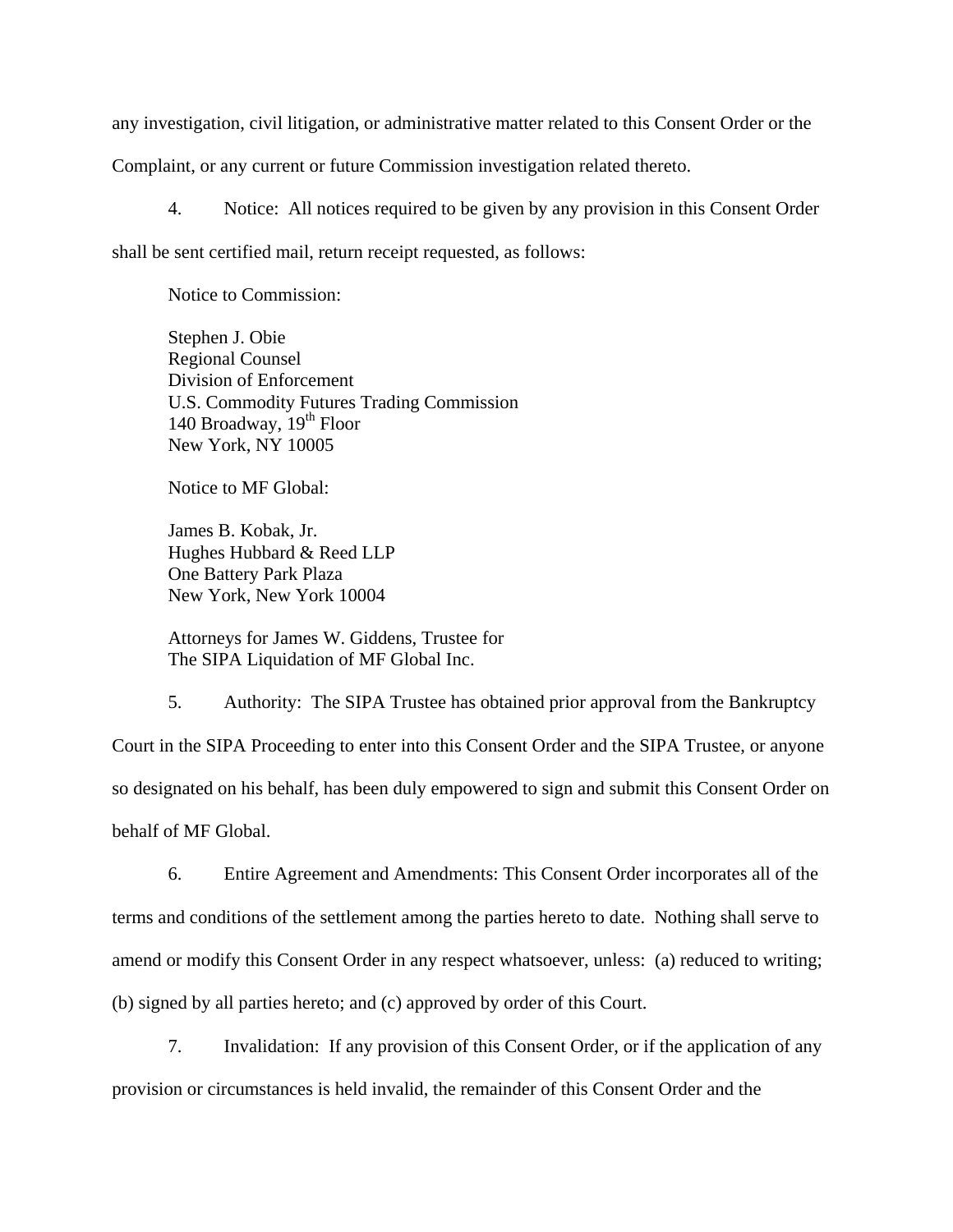application of the provisions to any other person or circumstances shall not be affected by the holding. In the event that the Restitution Obligation is not satisfied pursuant to this Consent Order, the remaining provisions, including, but not limited to, the consents and agreements set forth in Section II of this Consent Order are unaffected.

8. Waiver: The failure of any party to this Consent Order at any time to require performance of any provision of this Consent Order shall in no manner affect the right of the party at a later time to enforce the same or any other provision of this Consent Order. No waiver in one or more instances of the breach of any provision contained in this Consent Order shall be deemed to be or construed as a further or continuing waiver of such breach of waiver of the breach of any other provision of this Consent Order.

9. Counterparts and Facsimile Execution: This Agreement may be executed in two or more counterparts, all of which shall be considered one and the same agreement and shall become effective when one or more counterparts have been signed by each of the parties hereto and delivered (by facsimile, e-mail, or otherwise) to the other party, it being understood that all parties need not sign the same counterpart. Any counterpart or other signature to this Agreement that is delivered by facsimile shall be deemed for all purposes as constituting good and valid execution and delivery by such party of this Agreement.

10. Continuing Jurisdiction of this Court: This Court shall retain jurisdiction of this cause to ensure compliance with this Order and for all other purposes related to this action, including any motion by the Trustee to modify or for relief from the terms of this Consent Order.

11. The SIPA Trustee understands that the terms of the Consent Order are enforceable through contempt proceedings and that, in any such proceedings, he may not challenge the validity of this Consent Order.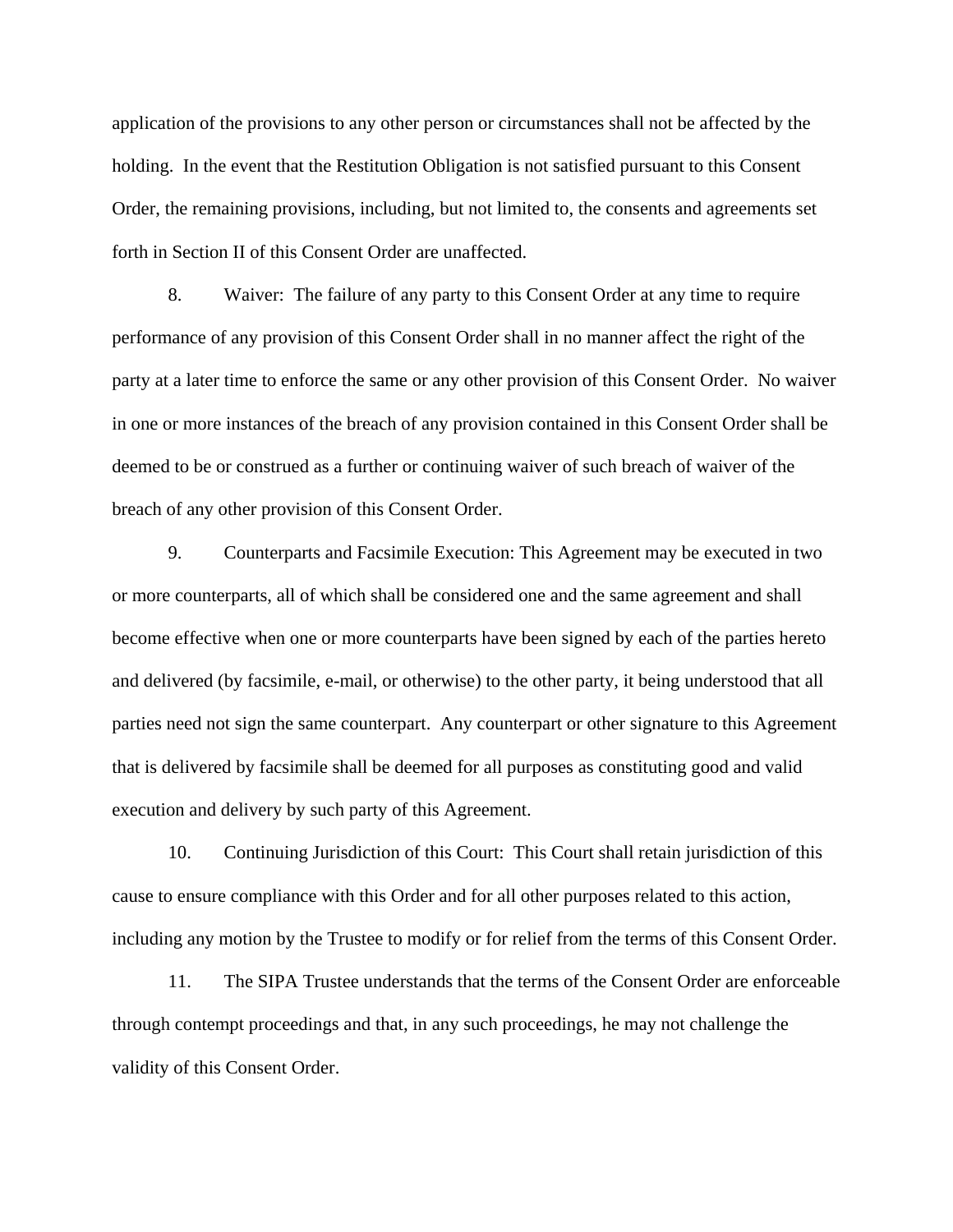### CONSENTED TO AND APPROVED BY:

\_\_\_\_\_\_\_\_\_\_\_\_\_\_\_\_\_\_\_\_\_\_\_\_\_\_\_\_\_\_\_\_\_\_\_ James W. Giddens, solely in his capacity as Trustee for the SIPA liquidation of MF Global Inc.

 $\overline{\phantom{a}}$  , and the set of the set of the set of the set of the set of the set of the set of the set of the set of the set of the set of the set of the set of the set of the set of the set of the set of the set of the s

Date: \_\_\_\_\_\_\_\_\_\_\_\_\_\_\_\_\_\_\_

James B. Kobak, Jr., Esq. Hughes Hubbard & Reed LLP One Battery Park Plaza New York, New York 10004 (T) (212) 837-6000 (F) (212) 422-4726

Counsel for James W. Giddens, solely in his capacity as Trustee for the SIPA liquidation of MF Global Inc.

Date: \_\_\_\_\_\_\_\_\_\_\_\_\_\_\_\_\_\_\_

Steven Ringer Chief Trial Attorney Stephen Obie Regional Counsel U.S. COMMODITY FUTURES TRADING **COMMISSION** 140 Broadway, 19th Floor New York, New York 10005 (646) 746-9700 (646) 746-9940 (facsimile) Attorneys for Plaintiff

 $\_$ 

Date: \_\_\_\_\_\_\_\_\_\_\_\_\_\_\_\_\_\_\_\_\_\_\_\_